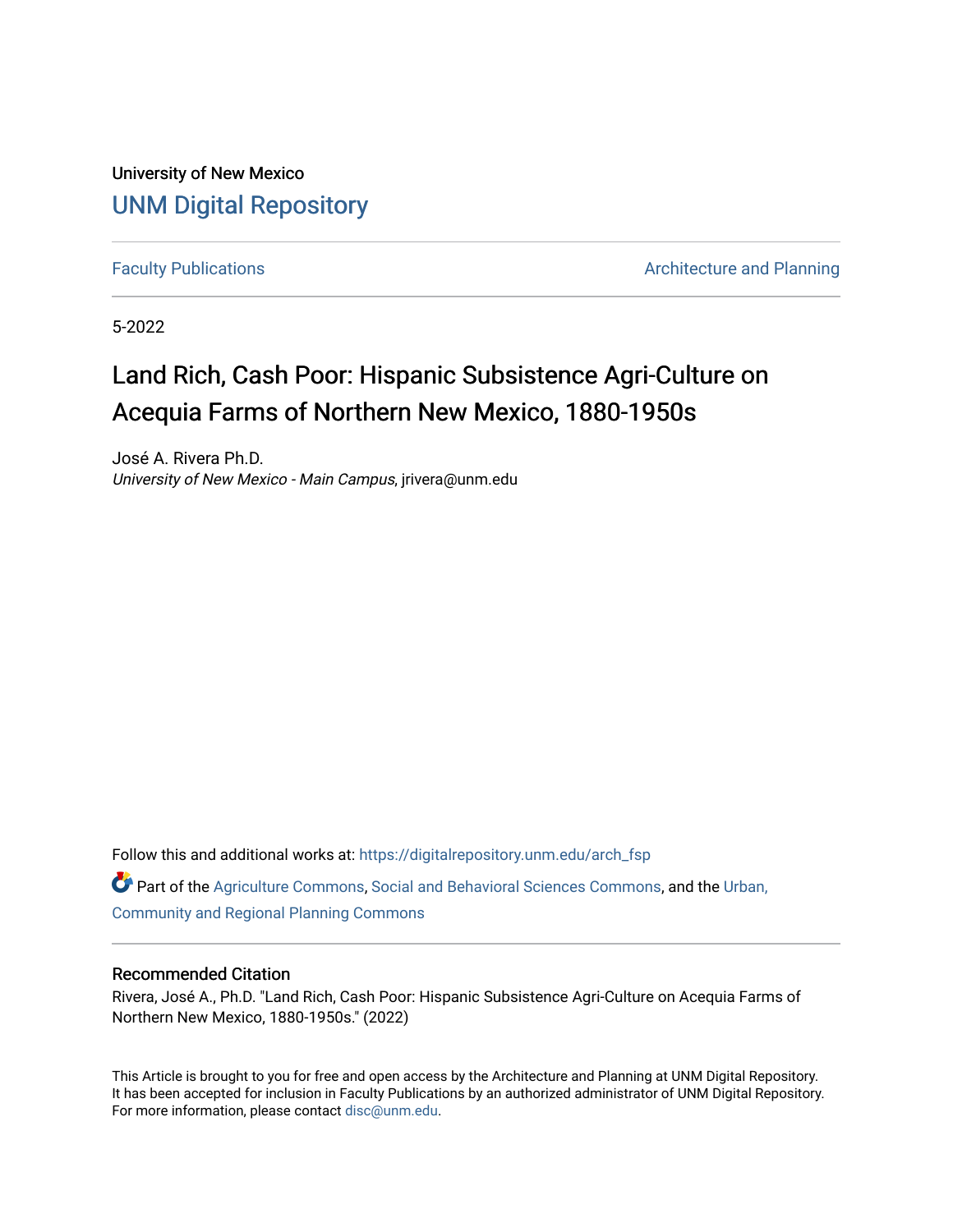## **Land Rich, Cash Poor: Hispanic Subsistence Agri-Culture on Acequia Farms of Northern New Mexico, 1880-1950s**

José A. Rivera, Ph.D. Professor Emeritus, Community and Regional Planning School of Architecture & Planning University of New Mexico

May 2022

## **ABSTRACT**

Acequia-based agriculture in Hispanic northern New Mexico originated with the arrival of settlers from the central valley of Mexico in the late sixteenth century and later following the Camino Real into the upper Río Grande and its tributaries. The high desert environment required irrigation for food production and economic survival. Land parcels in the rural villages of northern New Mexico were small, and crop yields were limited to home consumption on a subsistence basis, an economy that lasted well into the territorial period and statehood of New Mexico. Despite a wage economy introduced with the arrival of the railroad around 1880 and intensified by rural outmigration in the aftermath of World War II, subsistence agriculture in many Hispanic villages persisted into the 1950s. Today, the descendant families hold onto the land base of the ancestors for the heritage and lifestyle values more so than for monetary benefits, a connection that also maintains the original values of mutuality and interdependence among neighbors in the community.

## **Why 1880 & the 1950s?**

*1880: Arrival of the Railroad*. Prior to this date, most Hispanic New Mexicans relied on subsistence agriculture for economic survival. Occupations in other fields were limited. The railroad provided access to outside markets as well as wage employment in new industries, introducing a cash economy for the purchase of farm equipment and household goods.

*1950s: Aftermath of World War II*. The war period took New Mexicans to urban centers for military training or as wage employees in wartime industries. The end of the war resulted in outmigration from rural villages, leaving farm and ranch operations to elders in the family. Offfarm employment increased significantly after the war and gradually replaced subsistence agriculture as the norm.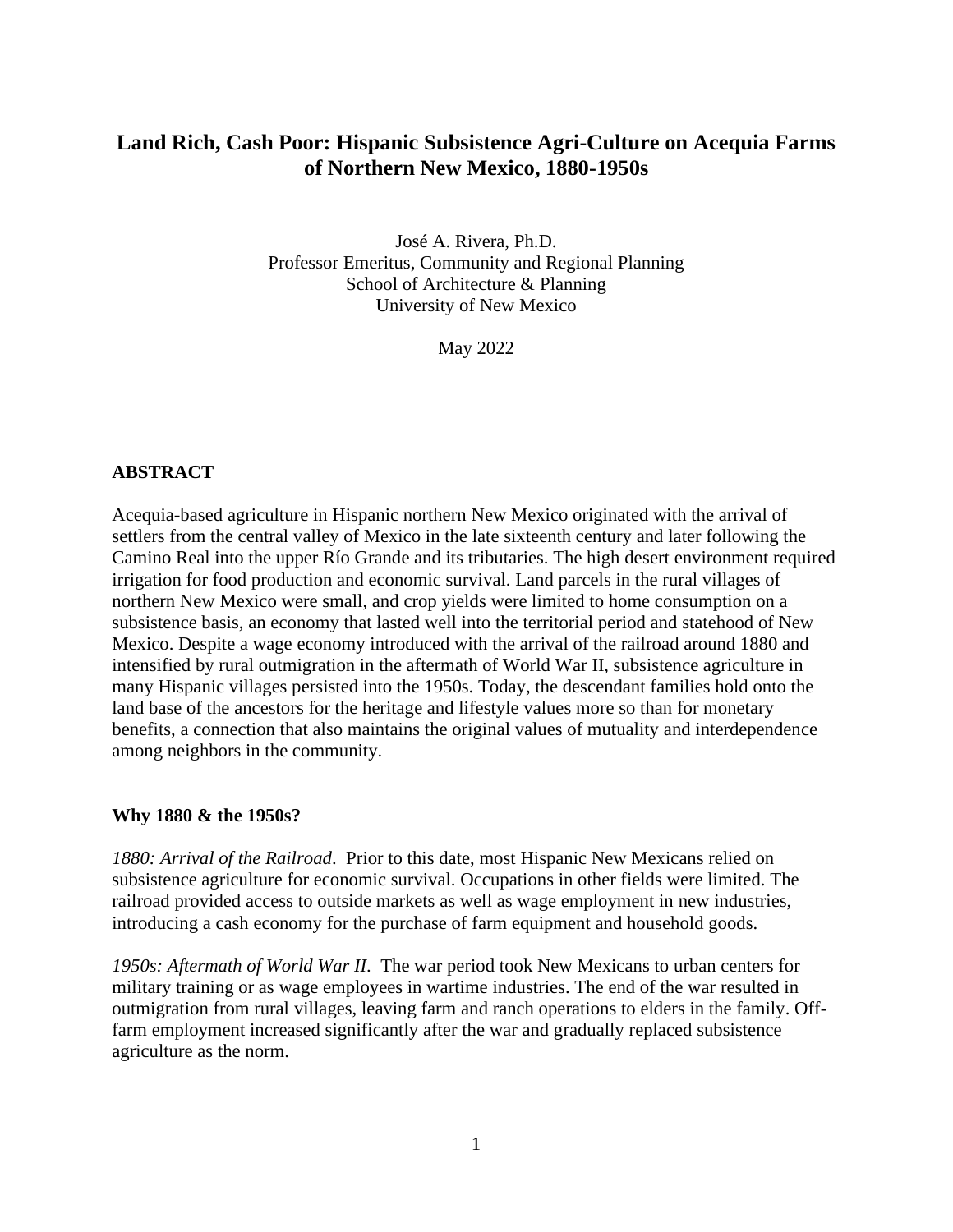*Special Note*: The terms "rural" and "village" are used throughout to emphasize that Hispanic subsistence agriculture prevailed at these locations and not in the towns and larger cities of New Mexico where occupations and economic activity were more diversified. Examples of communities engaged in subsistence agriculture include the valley areas of Peñasco, Taos, Embudo-Dixon, lower and upper Chama, Española, Pojoaque-Nambé, upper Pecos, Río Gallina, Mora, and others.

*Land, water, and culture…past, present, and future.* For most of New Mexico's early history, natural resources use, and subsistence agriculture dominated as the basis of economic production. Prior to 1598, indigenous people sustained their communities by living off resources on the land, whether as hunter gatherers or as desert farmers dependent on run-off irrigation and intermittent flows in creeks and arroyos. Next, coming up the Camino Real in 1598 were waves of Spanish-Mexican settlers from central Mexico initially bent on the discovery of gold and other minerals but finding none they resorted to farming and livestock herding as the primary economic base. Conditions of aridity in the northern frontiers of Nueva España required a high level of self-sufficiency among *pobladores* (settlers) who petitioned for and were issued grants of land to establish colonies along the upper Río Grande and its tributaries. From the start, the pobladores developed an agropastoral economy growing crops on small parcels of arable land and using adjacent forests and rangeland to raise sheep, goats, and cattle.

For crop agriculture to flourish, *acequias* (ditches) were hand-dug on the landscape as the earliest public works in the fledgling New Mexico province. The high desert climate required irrigation to grow newly introduced crop varieties from Europe such as wheat, barley, millet, oats, sorghum, and fruit trees, along with leaf, stem and root vegetable crops. For domesticated animals, the settlers also brought cattle, oxen, horses, mules, donkeys, sheep, cattle, goats, pigs, and chickens. Construction of acequias depended on collective action by the pobladores with labor as their primary investment. In a typical case, the Alcalde of the jurisdiction would approve the petition for land, conduct a possession ceremony at the designated location, and in the final step, instruct the newcomers to build a plaza, open ditches, and perform other work for the common welfare. By placing the petitioners in possession of the grant, they acquired status as landowners and were free to organize a *consejo de vecinos* (town council of neighbors) and set up rules for the sharing of resources. As to irrigation practices, the settlers adopted a hybrid model drawn in part from cases observed among the Pueblo Indians and melded with the Iberian-Islamic traditions imported to the Americas.

For ordinary people, money was in short supply due to isolation from markets further south in Zacatecas, Guadalajara, and the central valley of Mexico. Goods required for survival had to be produced locally, whether for home consumption, for bartering with other *vecinos* (citizen neighbors) or in more limited amounts, for exporting outside the region. The farm-ranch economy in the rural jurisdictions persisted into territorial New Mexico following U.S conquest and occupation in 1846, and two years later, the Treaty of Guadalupe Hidalgo of 1848. Around 1880, the introduction of the railroad in northern New Mexico and southern Colorado began a process of industrialization based on wage labor in mining, timbering, railroad construction, and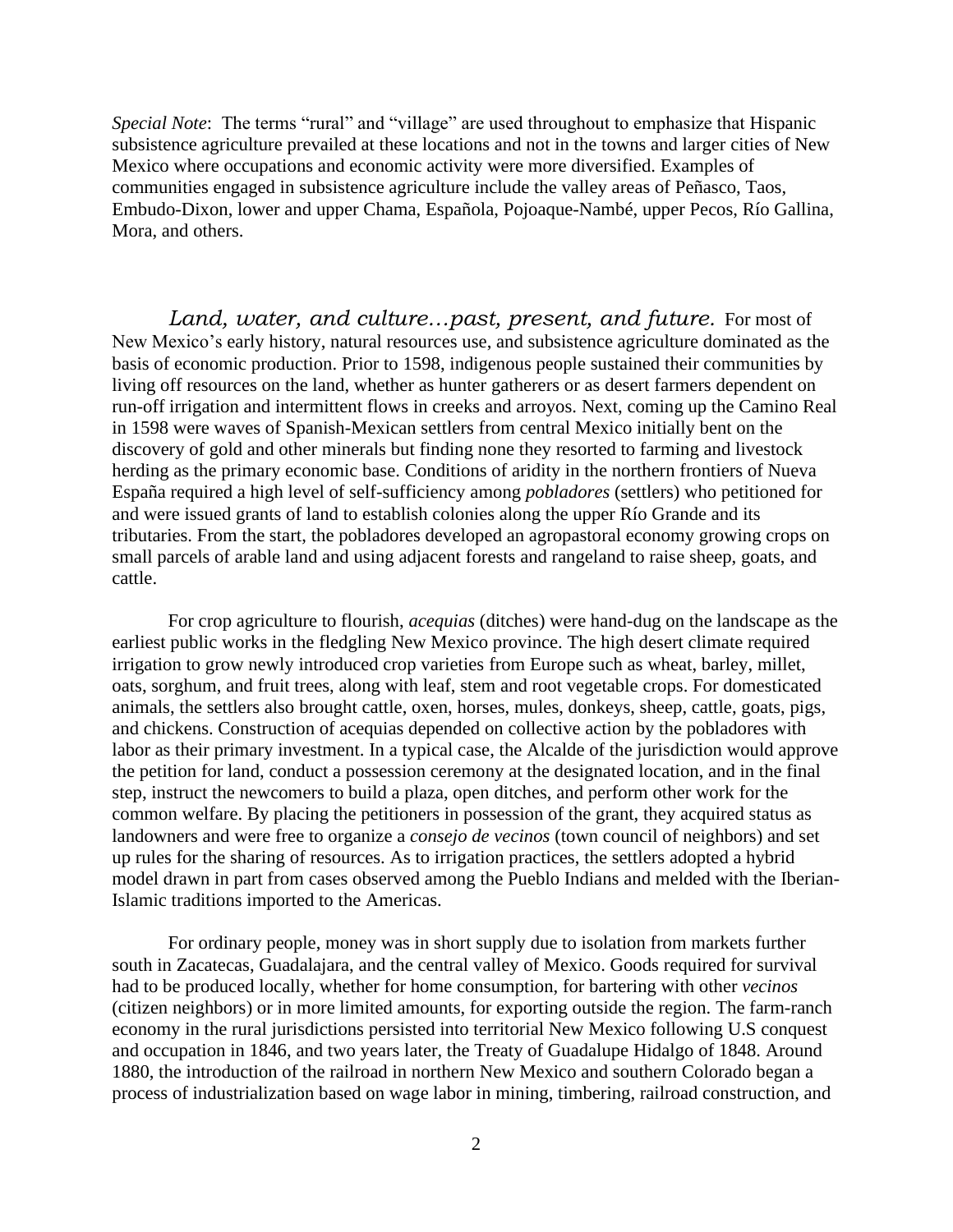commercialized agriculture. Rail transportation enabled large ranch and cattle companies to ship livestock to eastern markets in larger quantities and more profitably than in the past. Investors, land speculators, and other unscrupulous outsiders, with support from the Anglo-American legal system, grabbed control of the *ejidos* (land grant commons), resources that Hispanic subsistence farmers had relied on for access to wood supply, hunting, and the grazing of livestock. In 1887 the territorial assembly of New Mexico authorized the incorporation of irrigation companies, permitting individuals and other capital investors to construct reservoirs, canals, or pipelines and provide water for commercial-scale agriculture. Small-scale ranches and subsistence farms continued alongside the new industries, but many of the younger adults left the area for seasonal, low-wage jobs to acquire cash for the purchase of goods to continue farm operations and for household necessities.

Many of the wage-based occupations were either seasonal, hazardous or both. In times of layoffs, injuries from work, or illnesses, vecinos banded together and organized mutual aid societies to raise funds and assist neighbors in need. In the late nineteenth and early twentieth century, New Mexico was still a frontier, mostly with a few small towns serving as trade centers, each surrounded by dozens of outlying farm and ranch villages and no municipal services or other forms of governmental assistance. The villagers were subsistence farmers with limited access to cash resources, and the majority spoke only Spanish, the native language. A strong sense of attachment to "*nuestro pueblo*" (our community) instilled a mutual obligation and willingness to take care of needs locally through cooperative associations known as *sociedades mutualistas* (mutual aid societies). Should a neighbor who was ill or injured on the job need help in harvesting of crops or other chores, people from the surrounding area pitched in to do the work. Monetary assistance included a local form of unemployment benefits for society members during periods of illness as well as a burial fund to assist widows and orphans left as dependents. These benefits predated social security and other programs of the New Deal or public welfare by the State. At the time, there were no income-maintenance programs, no workman's compensation, and no social security pensions, as came later during and after the Great Depression. In some communities, vecinos organized literary and debate societies to enlighten and educate the members, most of whom had not completed high school. Topics debated at society meeting halls often related to the agricultural economy of the times, as in the examples: "What would yield more on a man's farmland, planting all of it in wheat or oats, or all in corn?" "Which animal produces more, cows or sheep?" "How can a man work his ranch better, with a team of horses or with a tractor?"

During the depression era of the 1930s, families held on to their land and avoided the economic hardships experienced in the cities and urban areas of the country. Landholdings varied in size county to county, but irrigable parcels set along narrow valleys typically were limited to about six acres or less, too small for commercialized agriculture but adequate for subsistence farming that produced staples for home consumption: pinto beans, peas, onions, turnips, radishes, potatoes, melons, chile, squash, corn, as well as other grains and vegetables. A few farms supported peach, apricot, pear and apples trees. Wild fruits in the diet included *moras* (berries), *ciruela* (plums) and *capulín* (choke cherries). Other edible native plants were *quelites* (lamb's quarters), and *verdolagas* (purslane) along with piñon nuts gathered at nearby mesas when in season. Cash crops were mostly non-existent. Wheat was taken to the village *molino* (an acequia hydro-powered grist mill) for grinding into flour in villages where they were still in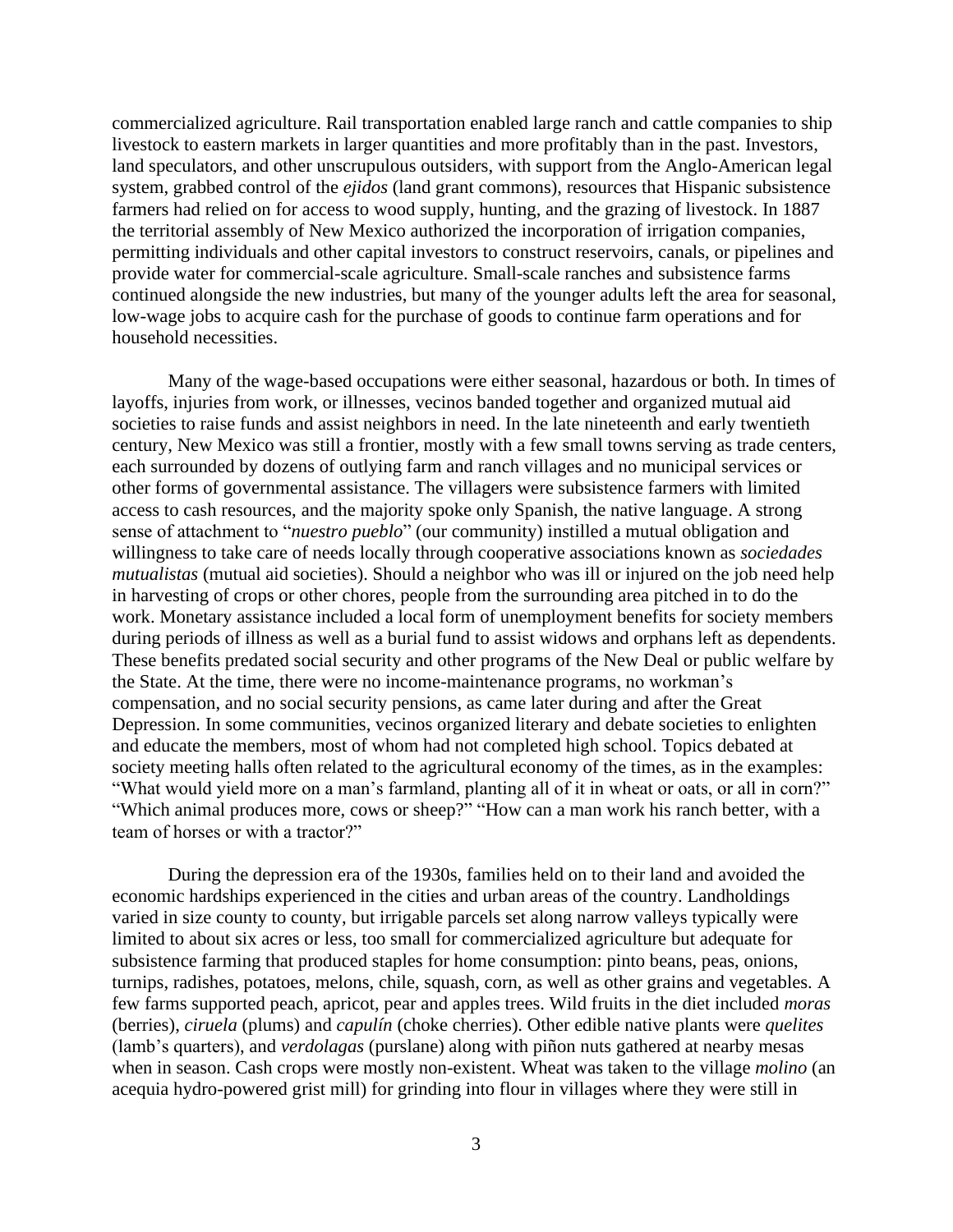operation, a vestige from the late nineteenth when hundreds had been built throughout northcentral New Mexico. Many families also had access to grazing lands in the summers to support horses, sheep, goats, and cattle. Chickens were kept near the household to supply eggs and occasionally for meat. Villagers who had left to work in jobs elsewhere and had been laid off returned to "*el rancho*," their place of origin, and some found employment in the Works Progress Administration (WPA) during the 1930s and early 1940s. Others signed up for work relief projects of the New Deal such as the Civilian Conservation Corps camp at El Rito and other sites where they engaged in land and water conservation projects.

Near the end of the Great Depression came World War II. The aftermath in 1946-1950, a period of national economic recovery, was another game changer much like arrival of the railroad in 1880. This time, many acequia-based villages lost population as part of outmigration to centers of employment such as Albuquerque, Santa Fe, Pueblo, Denver, or to work in the mines of Colorado, Utah, or Arizona. Mostly, the out-migrants were younger adults who left the family farms that could no longer support all members of the household. Many residents from northern New Mexico left for Wyoming for employment in the Union Pacific Railroad in Cheyenne or as seasonal herders at sheep camps in the Laramie area, a process that later came to be called "The Manito Trail." In a typical pattern, once a family member obtained employment in Cheyenne, other relatives followed and were provided a place to stay until they also found permanent jobs. Others in the village found jobs closer to home by working at sugar beet and onion farms in the Rocky Ford-La Junta area of Colorado, and at the end of the harvest season, they returned to the family rancho in New Mexico. By the late 1940s, most adults were fully bilingual in native Spanish and English learned in school, the first generation from rural villages of New Mexico to do so. Those who had served in the military took advantage of the G.I. Bill, enrolled in colleges and universities, and after graduation moved on and began careers in professions such as teaching and law.

During the 1950s, the elders continued the farm and ranch operations and received income support from pensions or state welfare programs. For subsistence, they had a few chickens, a milk cow or two, a team of horses for plowing the fields, dozens of sheep for wool and mutton, as well as a small herd of cattle for sale at the auction or to buyers who came around at the end of the grazing season. Irrigated fields produced oats, wheat, alfalfa, and pasture grass as feed stock for animals. Closer to the home, just below the acequia, village families maintained a *huerta* for growing crops intended for home consumption: corn, peas, beans, chile, squash and other vegetables. Nearby was a small *arboleda* or tree orchard of apples, pears, apricots, and peaches. When piñon nuts were in season at nearby mesas, those too were harvested for home consumption or selling to local stores. Farm chores were done by members of the extended family with help from other kin or neighbors. Most of the younger adults held off-farm jobs as bus drivers for local schools, maintenance personnel for county governments or the State Highway Department, construction workers in the urban centers, agricultural labor in commercial farms, or they joined crews to fight fires in regional forests. Others went off to college in nearby cities or worked as office employees at the State Capitol in Santa Fe. Even after relocating to places of employment, parents and kids made frequent trips to their home base on weekends or summers to check up on the elders, often describing these destinations as "*el país*," a cultural term similar to "*patria chica*," meaning the place, pueblo, or region where one was born.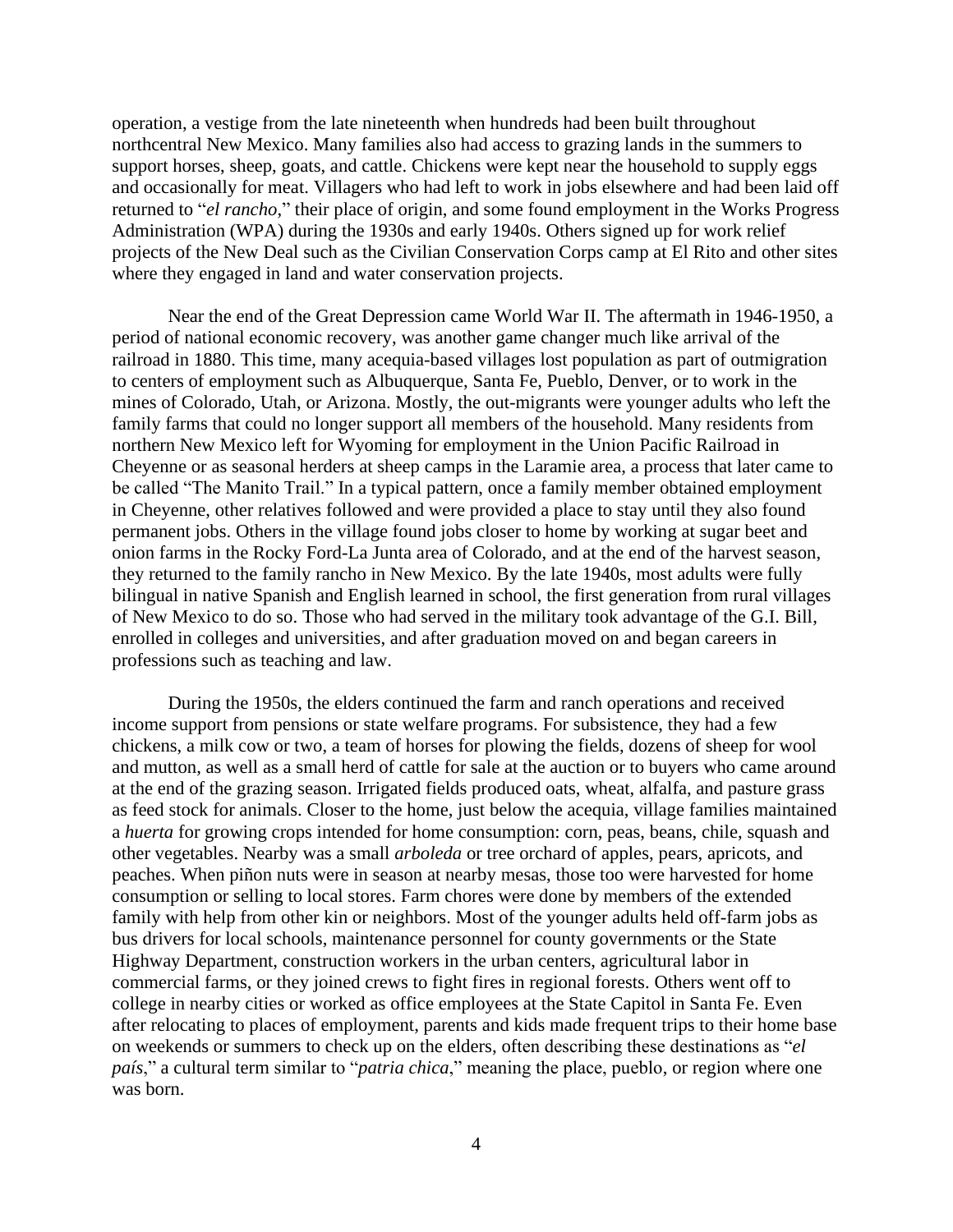From among those who remained in the home villages, a few earned supplemental income by working in cottage industries such as weaving, or in the production of tinworks, jewelry, folk art, and wood-crafts pieces. Much as before, proceeds from farming and ranching were not sufficient to earn a full-time living, but some of the assets continued to return income when cash purchases were required. These costs ranged from the acquisition of farm equipment to the costs of supporting youth to stay in school, earn high school diplomas, and help them move to regional cities and pursue employment opportunities. As late as the 1950s, money in Hispanic households was counted in Spanish *reales* and *pesos*. Saving accounts in banking institutions were few as were the taking out of mortgage loans that would place liens on the ancestral properties, a risk that was not acceptable to most families. Per capita income in many rural counties of New Mexico remained among the lowest in the country. Often, government agencies described these counties as "pockets of persistent rural poverty." Not taken into consideration, however, was the fact that homes and arable lands were often mortgage free. Savings took the form of other assets. When cash was needed for household emergencies or other reasons, neighbors from the area could be counted on to purchase a steer or buy a load of hay bales, and in some cases, trade for items they wanted to liquidate. Livestock holdings served as tradable commodities or sources of cash, providing a level of financial security more so than relying on crops susceptible to periodic droughts. In addition, labor exchanges also saved on the family budget when relatives in the extended family and neighbors joined to help brand calves, shear sheep, or load up and stack hay bales to store them as winter feed for livestock. When the elders from the 1950s passed on or retired, the land, water rights, the ancestral home, along with other assets, were handed down as inheritance. By around 1960, off-farm employment had increased significantly, and subsistence agriculture for all practical purposes came to an end.

Today, most acequia farms and ranches are valued for their heritage and lifestyle values more so than for monetary benefits. Irrigated parcels most often are too small to farm on a commercial scale. Farming and ranching continue as part-time enterprises. Still, some operators manage to grow specialty crops that have local and regional markets, such as chile, blue corn, fava beans, asparagus, cucumbers, melons, and organic vegetables to be sold at grower's markets in Santa Fe, Taos, Los Alamos, Española, Las Vegas, Albuquerque or at roadside stands. Acequia organic farming and the production of heirloom crops continue on the rise as *parciantes* demonstrate that the cultivation of locally grown food can help sustain a land-based culture while at the same time promote sustainability of resources and local food security. For ranch operations, some families retain small herds of cattle since they can be pastured in the mountains during the summer months at low cost and fed alfalfa bales in the winter harvested on irrigated parcels owned by the family. Beef in the family freezer is also common and can be supplemented with deer and elk meat after hunting season is over in the nearby mountains. Cattle remain as perennial assets that can be turned into cash from one day to the next. In times of drought, as much as half of the small herd can be sold to lessen the impact of a reduced hay crop season to season, retaining only the breeder cows if necessary. When dry spells subside, the newborn calves will remain on-farm until they also mature as breeders. Water rights add to the value of ancestral land since rights to water are generally attached to arable land and can be passed down through inheritance unless sold to outside parties. For these and a multitude of other reasons, acequia organizations currently are involved in a campaign to defend water rights and put them to beneficial use by irrigating their fields as has been the practice over the generations. The best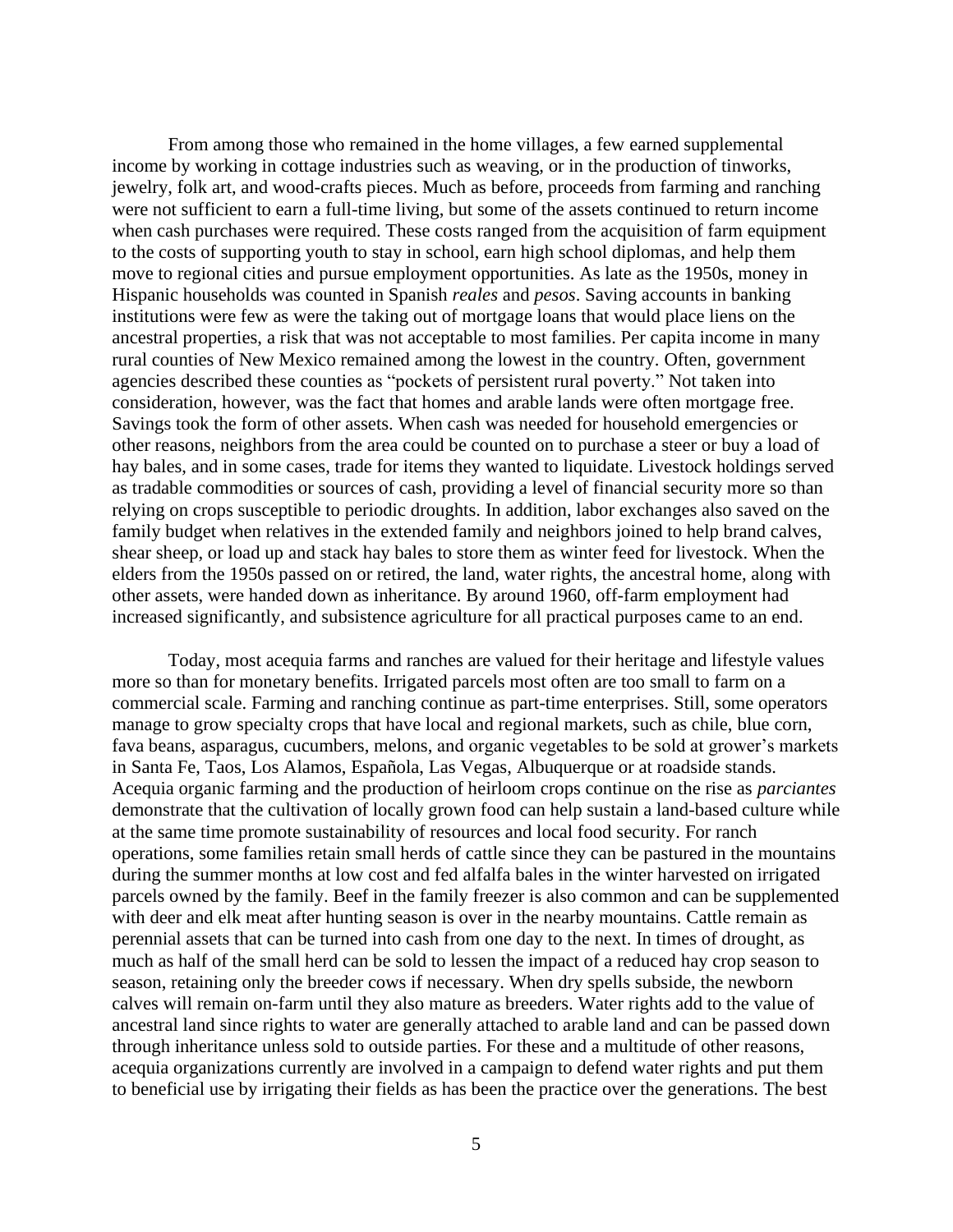way to protect their water rights, they say, is to maintain the Agri-Cultural traditions of the ancestors. In so doing, they will at the same time preserve their centuries-old attachment to the land, what acequia families call "*Querencia*."

The strong attachment to the land persists throughout the rural counties of northern New Mexico. In acequia culture, connections with a geographic locale are an integral part of individual as well as a collective identity. Everyone is "from a place." When two persons meet and introduce themselves, invariably the next question of mutual interest is: "*De dónde eres*?" ("Where are you from?") Often the acequia delineates the physical boundaries of the community; thus, many acequias bear the name of the locality itself, as in *La Acequia de Corrales*. Others pinpoint an interesting natural feature, such as *La Acequia del Monte* at Talpa, *La Acequia del Bosque* at Embudo, and the *Acequia Madre del Llano Largo* on the Río Santa Barbara near Peñasco. Still others identify family surnames with longtime connection to the ditch and the community: *Acequia de los Chávez*, *Acequia El Llano de Abeyta*, *Acequia de los Duranes*, *Acequia de Tío Borrego*, *Acequia del Finado Francisco Martínez*, and scores of others. At the time of the annual *limpia* (ditch cleaning ritual), parciantes renew their attachment to the locality, assuring the continuance of place for yet another cycle of irrigation and community antiquity. On ditch cleaning day, it is not uncommon to see relatives who relocated to distant cities return to their home village to help the elders clean out the acequia. Some city dwellers who still own property back home often opt to not sell out, and they routinely pay the county taxes even though they are not receiving economic benefits from the land. They hold on to their parcels in hopes of someday retiring from work in the city and moving back to the place from where they came.

Thus far, we have discussed the past and the present. What about the future of acequia community life? The pressures of economic modernity, urbanization, active water markets and the effects of climate change work against small-scale farming and ranching. Tensions between the commodity value of water and the community value surfaced decades ago and have escalated under conditions of increased water scarcity. Often, agricultural uses of water are viewed as strategic reserves that can be tapped for "higher value" uses such as for industry, municipalities, recreation, and tourism. In New Mexico, water is a commodity that can be bought and sold in the marketplace like any other private property. Water transfers out of acequia agriculture have occurred in the past and can reappear anytime if the price is right. In response, the acequia movement in New Mexico has launched a robust campaign to defend local water rights by organizing workshops on how to defend against water transfers. They also educate policymakers and government agencies about the social, cultural, and environmental values of acequia-based agriculture. Most acequias utilize earthen canals to flood irrigate fields, a method that produces non-market benefits for society: acequias recharge the aquifer and generate return flow to the river for uses downstream; acequias increase biodiversity of plants and provide habitats for wildlife within the riparian zone and along the ditch-banks. Unlike center-pivot and other irrigation methods in commercial farms, acequia farmers utilize gravity flow to distribute water to the fields, a technology that does not require pumping of groundwater nor consumption of fossil fuels. Water is diverted into acequia canals only in seasons when there is sufficient flow in the river.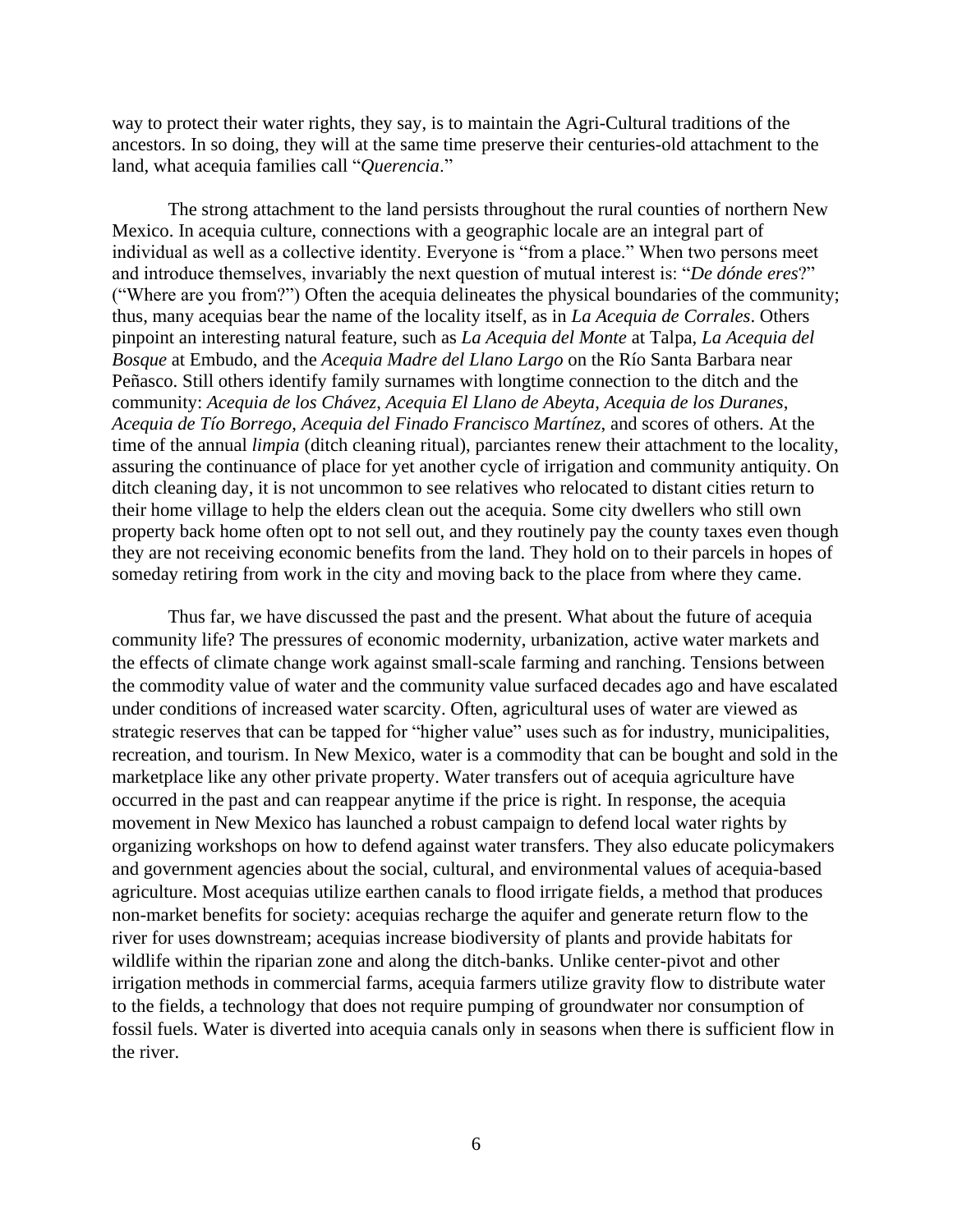Another community value has to do with the cooperative nature of village life and rituals that reinforce mutuality and interdependence among the vecinos. The custom of water sharing in times of shortages builds mutual trust and bonds the community, as does the mobilization of communal labor during the annual cleaning of the ditch. Reciprocity, mutualism, and other forms of social capital enable neighbors to mobilize energy and resources for the common good when other problems arise. In recent years, valuation studies of acequia ecosystem services along with system dynamics modeling of community resilience have documented a wide array of social, economic, environmental, and cultural benefits associated with acequia agriculture. Strong connections to land, place and the acequia, coupled with long held values of traditions, family, and community, have been found to rank higher than accumulation of material wealth. For centuries, the agropastoral economy has linked people and water to land and community, a connection that has made acequia agriculture sustainable. Taken together, if we add up all the benefits, the answer is clear: the community value of water is worth protecting, not only for acequia parciantes but for other water stakeholders and society as a whole. Money alone is not sufficient to reproduce comparable outcomes.

\_\_\_\_\_\_\_\_\_\_\_\_\_\_\_\_\_\_\_\_\_\_\_\_\_\_\_\_\_\_\_\_\_\_

# **The Rivera Family of El Llano del Coyote--Rainsville**

The story of the Rivera family from El Llano del Coyote starts with José Ramón Ribera and his wife, María Josefa Sisneros. Born in the Española Valley west of the Sangre de Cristo mountains, Ramón and Josefa lived among other members of the extended family who resided in places such as Alcalde, Los Luceros, Plaza de la Soledad, Villita, and La Joya (now Velarde). When the resources of the valley were not sufficient to support the growing population, the young couple moved to the Mora Valley where they acquired property in Guadalupita along the Río del Coyote and at the nearby Laguna Negra. Later Ramón Ribera established a land claim at Rincón de La Jara, a mesa downstream of the creek past Lucero. He left one of his sons in charge of La Jara, Rómolo Rivera, and returned to Guadalupita where he served as a Mora County Commissioner in 1881-82 and again from 1891-92. He is widely remembered in the family as the pioneer from Alcalde who crossed the Sangre de Cristo Mountains over to the eastern slopes and brought the Riveras to Guadalupita and El Llano del Coyote (now Rainsville). El Llano del Coyote was so named since it is the most downstream land area of the Río del Coyote after the river traverses a narrow canyon that opens into a *llano* or broad plain that can be irrigated by diverting water onto both banks of the river. This feature made the land highly suitable for irrigated agriculture and for raising of livestock. Most families who settled in the Llano del

**Personal Memories: In the next section, I relate a brief case study of my family from Mora County, New Mexico, in context of the farm and ranch economy of the 1950s with a focus on Grandfather José Dulcineo Rivera and his brother, my Tío Marino Rivera.**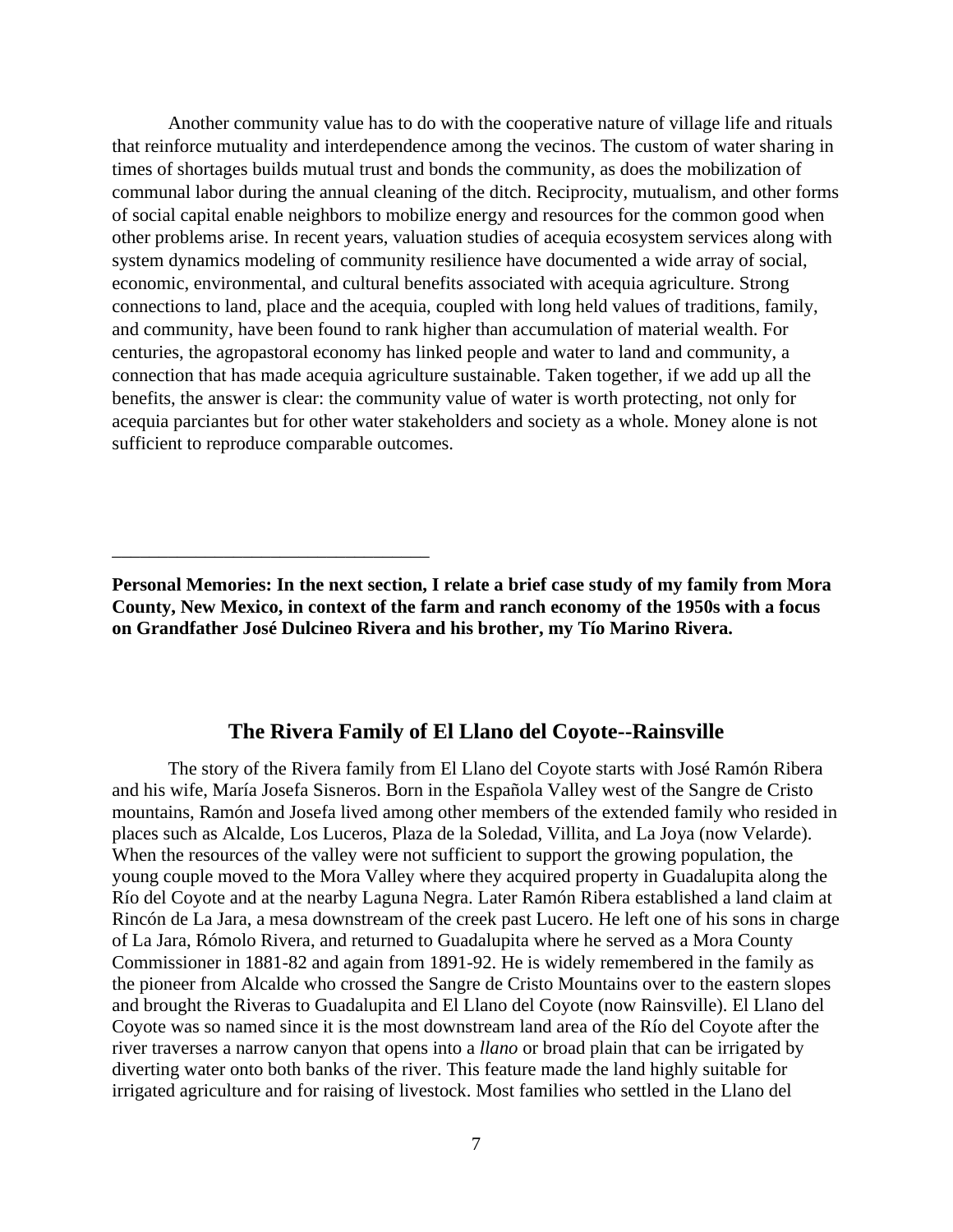Coyote were both irrigation farmers (growing crops) and livestock ranchers (sheep, goats, and cattle).

Rómolo Rivera stayed in Llano del Coyote, and married into the Mascareñas family, Francisca Mascareñas Lucero, member of one of the largest landowner families in the area. Rómolo and Francisca had two sons: José Dulcineo Rivera (1882-1958) and Marino Rivera (1887-1971). Rómolo died in 1890 at the young of 39, but before passing, he had purchased additional property from Marina Herrera, widow to Chino de Dios Herrera, at 640 acres. There was also family land in Rainsville acquired by Francisca Lucero, Rómolo's widow, from her mother, Cecilia Mascareñas de Lucero. Rómolo's two surviving sons, Dulcineo and Marino, ultimately inherited the property, one on each side of the Río del Coyote: Dulcineo on the *la banda del sur* and Marino on the *banda del norte*. To water the fields, Rainsville was irrigated by the *Acequia de la Comunidad*, with a lateral on each side: *Acequia del Lado Sur*, and *Acequia del Lado Norte*. As a *parciante* (ditch member), Dulcineo was entitled to *dos derechos de agua* (two water rights) taken from the *Acequia del Lado Sur.* 

My great uncle, Marino Rivera, married Rosa Cruz (1894-1983) who was from a family of sheep growers at Cañada Bonita, near Ocaté. They had many children: Adela, Marina, Adelaida, Antonio Francisco, Frances, Mildred, Priscilla, Elsie, Dora, and Henry. All the children grew up in Rainsville where the girls and boys helped with chores of the rancho especially with the sheep, cattle, and horses, and they also irrigated the alfalfa fields and other crops. Tío Marino had more than 300 sheep and cows. According to the acequia records, he owned three to four *derechos de agua* off the *Acequia del Lado Norte* to irrigate 286 yards and for this reason was very active in the operations and governance of the ditch. For major repairs at the diversion upstream, *la presa*, Tío Marino frequently contributed a team of horses, a wagon and fresno, rocks, bags of cement, and other materials. During the early 1950s he was elected as a *Comisionado* (*secretario* and *tesorero*) of the *Acequia del Lado Norte*, and later from 1958- 1961 he served as the *Mayordomo* (ditch superintendent). He worked the land all of his life with basic tools, draft horses, *escrepas*, and *carros de caballo* (horse-drawn wagons), and in his later years he owned a tractor, hay baling equipment, and drove a pickup truck.

Grandfather Dulcineo Rivera and Grandmother Margarita Gilday (1887-1966) also raised their family in Rainsville. They had six children: Abelina, Mariquita (1910-1993), Rómolo II, my father Ambrosio Cornelio (1917-2013), Bernarda and Silviano. Tío Silviano, died from injuries he sustained during a horse accident when he was twelve years old. Dulcineo and his brother Marino were sheep, goat and cattle growers and grazed their livestock at the La Jara mesa in the summer on shared property. Grandfather Dulcineo owned about 75 sheep and goats, a small herd of cattle, and a milk cow or two. Even though each brother had his own ranch, they exchanged labor and conducted many ranch operations together such as cattle branding and sheep shearing. My cousin Wilfred and I used to help herd the sheep into the corral on Tío Marino's property to remove the burrs from their wool, brand them, and dock the tails from the lambs. After shearing, Grandfather Dulcineo and Uncle Marino took the wool to McArthur's General Store and Warehouse in Wagon Mound. Once in town, they used the proceeds to buy clothing and other dry goods to take back to Rainsville for use during the rest of the summer. Calves and steers were often sold on the hoof to livestock buyers and at auctions. Mutton was a regular meat for the dinner table as were eggs at breakfast from the *gallinero* (chicken coop). These farm and ranch products made for survival of both Rivera families during the depression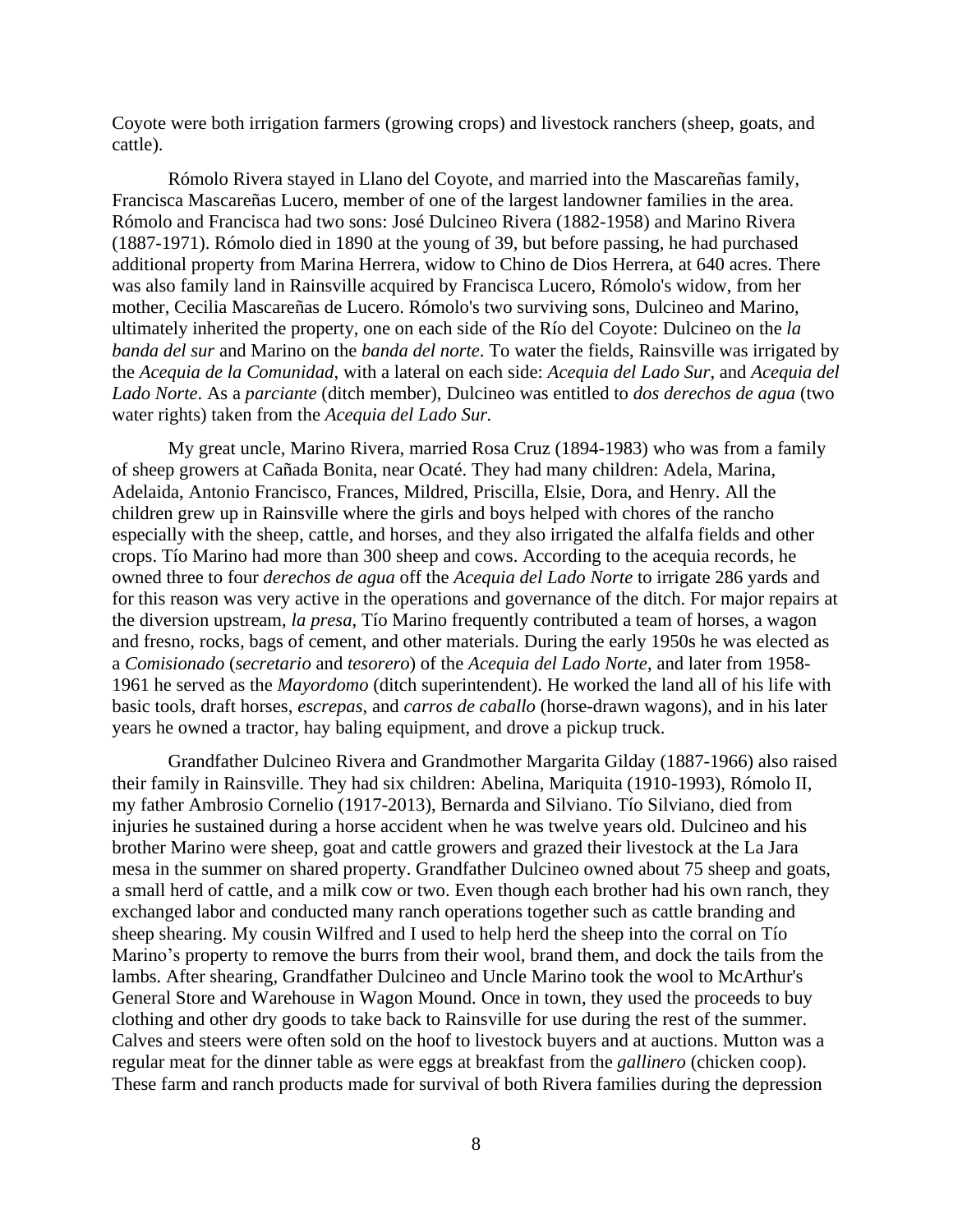years of the 1930s. During the late 1940s, after World War II, most of the younger adults left for employment opportunities outside the region in mining towns or urban centers of the Southwest.

Grandfather Dulcineo was a true subsistence farmer-rancher into the 1950s, the last generation in my family to live this way. I was 12 and 13 years old when I witnessed him struggle to eke out a living from the land and what he could make it produce. During the drought of the middle 1950s, I remember Grandfather Dulcineo lamenting the lack of water to nourish his alfalfa fields and the *milpas* of corn. As he kicked the dry earth out in the open fields, creating a swirl of dust, he warned: "*el mundo se está secando*" (the earth is drying up). I observed "*Granpa*," as we called him, plowing fields with his team of draft horses; planting corn, oats, peas, squash and other crops; weeding the milpa of corn; irrigating his parcel of native grass and alfalfa; cutting alfalfa with a mower pulled by horses; raking the alfalfa into rows to be gathered into *montones* (small mounds) with pitchforks and from there loaded into a horse-drawn wagon to a large pile near the corrals. He also mobilized vecinos to help shear the sheep early in the summer. After the shearing, my cousin Wilfred and I entered a huge gunny sack hanging inside a corral shed, and once inside we jumped up and down to pack the wool before Granpa and Tío Marino transported the wool to Wagon Mound. I remember that Wilfred and I went with them one summer, and Granpa bought each of us a western shirt and a hat.

Off and on during the rest of the summer, Wilfred and I tended to Grandfather's flock of sheep in the summer up in the *llano* (grazing land) on a hill not far from the house and helped him with other chores. To gather firewood that would be needed once winter arrived, Granpa hitched up the draft horses to a wagon and drove them to La Jara mesa to load the wagon with trunks of trees and branches. Wilfred and I helped Granpa fill up the wagon, and on the way back, when approaching steep gullies, he instructed us to apply wooden brakes onto the rear wagon wheels by pulling a rope hitched onto a pulley. For Grandmother Margarita Gilday, we chopped firewood, fed her chickens, milked the cow, and carried pails of drinking water from the *noria* (outside well) for use in the house. She prepared all meals in a wood-burning stove. For starter fuel, she had us gather *palitos* (sticks) from the wood pile to be used as kindling. Grandmother's house had electricity but no running water nor indoor plumbing. In the winter, she and Granpa used wood heaters to warm up the house in the early morning before we awoke. For the bathroom, we all used an outhouse as a shared facility, appropriately called "*el común*." Grandfather Dulcineo died in 1958, followed by Grandmother Margarita in 1966, sadly marking the end of an era.

#### **PHOTO GALLERY**

Below are photographs collected for use, among others, in "El Agua es Vida-Acequias in New Mexico," Exhibition at the Maxwell Museum of Anthropology, University of New Mexico, May 2014-June 2015. Curators for the exhibition included Devorah Romanek, Sylvia Rodríguez, José Rivera, Quita Ortiz, and Elise Trott. Exhibition funding was provided by the National Science Foundation and the Center for Regional Studies at the University of New Mexico under an NSF grant to the New Mexico Water Resources Research Institute at New Mexico State University, Las Cruces, New Mexico.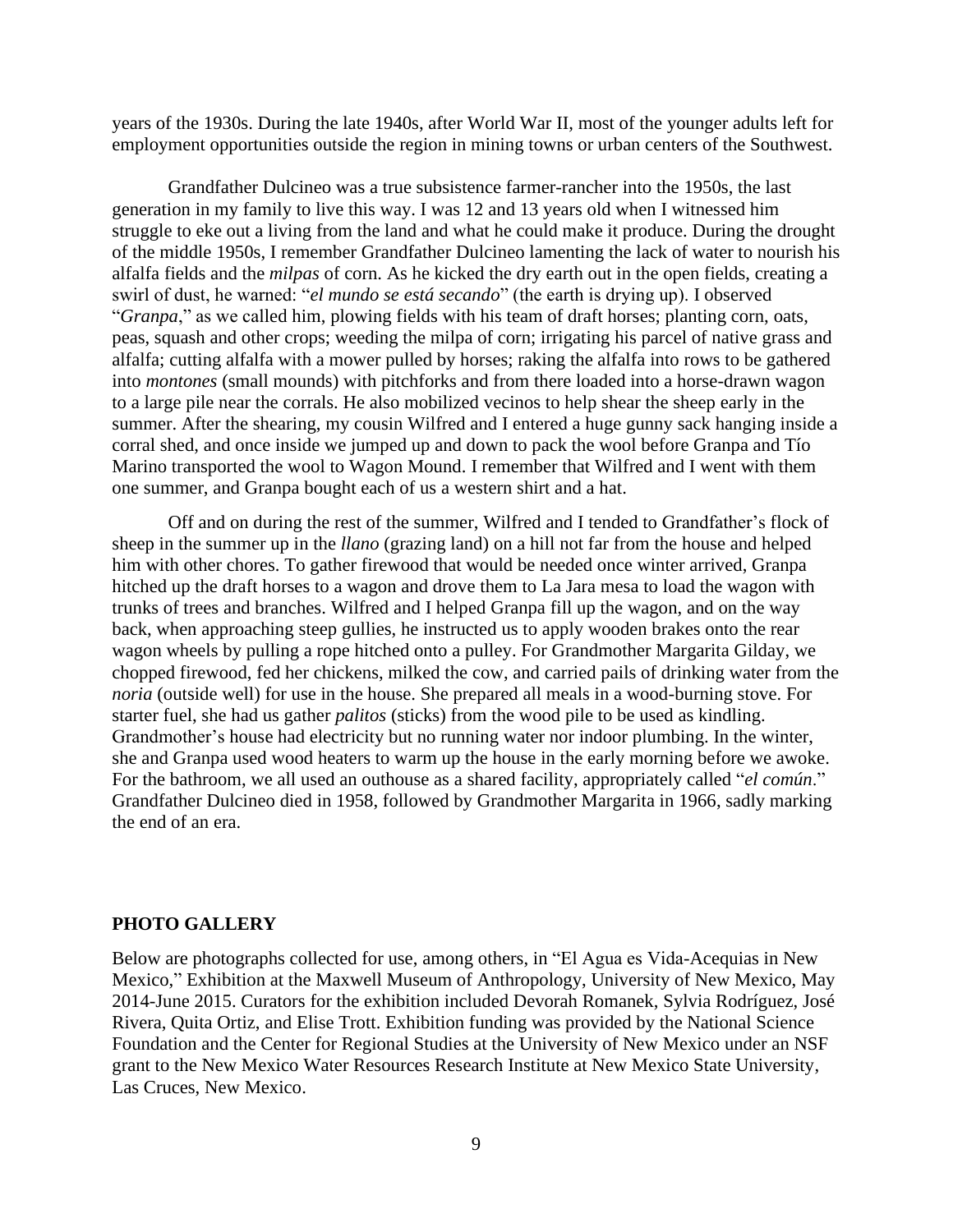

Title: LA CANOA ELEVADA: Trough of hollowed log, elevated on log structure. - La Cienega Acequia, Truchas Molino at Rancho de las Golondrinas, Santa Fe County. Creator(s): [Stupich, Martin,](http://www.loc.gov/pictures/related/?fi=name&q=Stupich%2C%20Martin) creator. Date Created/Published: 2007



Title: Wheat field on Spanish-American farm near Holman, New Mexico Creator(s): [Lee, Russell, 1903-1986,](http://www.loc.gov/pictures/related/?fi=name&q=Lee%2C%20Russell%2C%201903-1986) photographer Date Created/Published: 1939 Sept.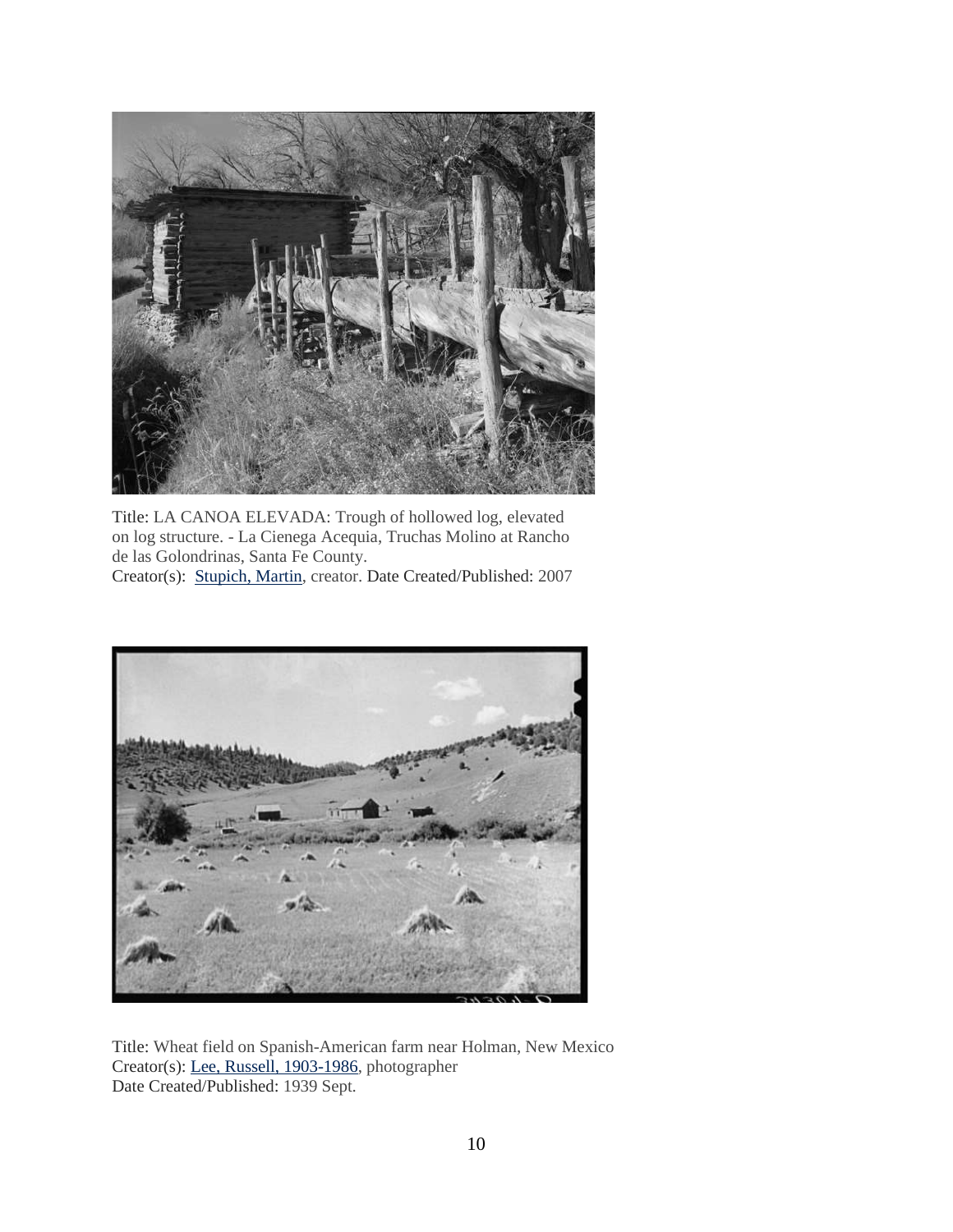

Title: Spanish-American woman removing baked bread from oven farm near Taos, New Mexico. Creator(s): [Lee, Russell, 1903-1986,](http://www.loc.gov/pictures/related/?fi=name&q=Lee%2C%20Russell%2C%201903-1986) photographer Date Created/Published: 1939 Sept.



Title: Vegetables and fruits canned by Farm Security Administration (FSA) client near Taos, New Mexico. Creator(s): [Lee, Russell, 1903-1986,](http://www.loc.gov/pictures/related/?fi=name&q=Lee%2C%20Russell%2C%201903-1986) photographer Date Created/Published: 1939 Sept.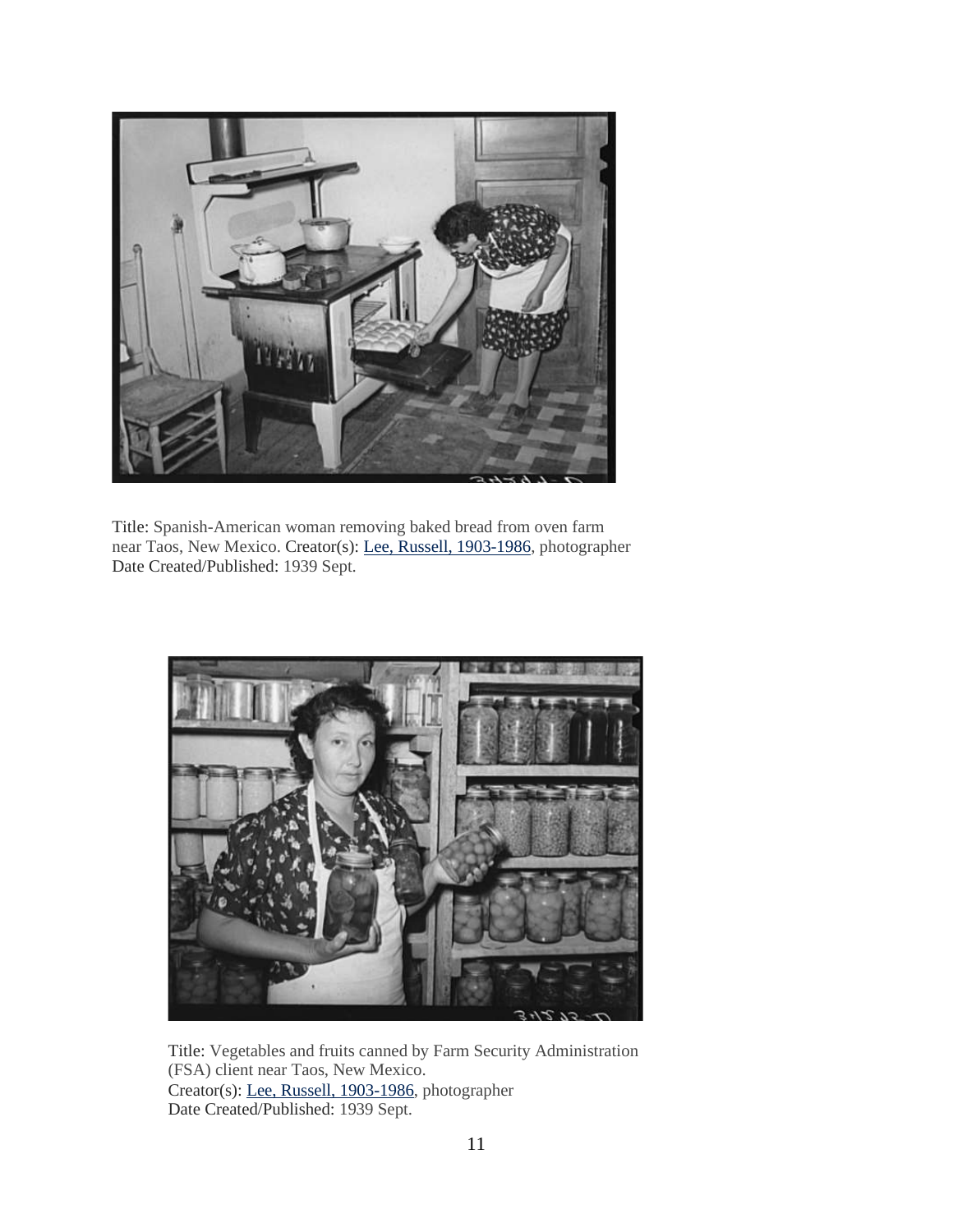

Title: Handmade tools of Spanish-American farmer at Chamisal, New Mexico. The axe was made by welding two automobile spring leaves together and then sharpening; the dagger was filed down from a piece of automobile spring leaf and inserted in the bone handle. Creator(s): [Lee, Russell, 1903-1986,](http://www.loc.gov/pictures/related/?fi=name&q=Lee%2C%20Russell%2C%201903-1986) photographer



Title: Chamisal, New Mexico. Spanish-American farmers loading a horse drawn alfalfa mower onto a truck. Creator(s): [Lee, Russell, 1903-1986,](http://www.loc.gov/pictures/related/?fi=name&q=Lee%2C%20Russell%2C%201903-1986) photographer Date Created/Published: 1940 July.

•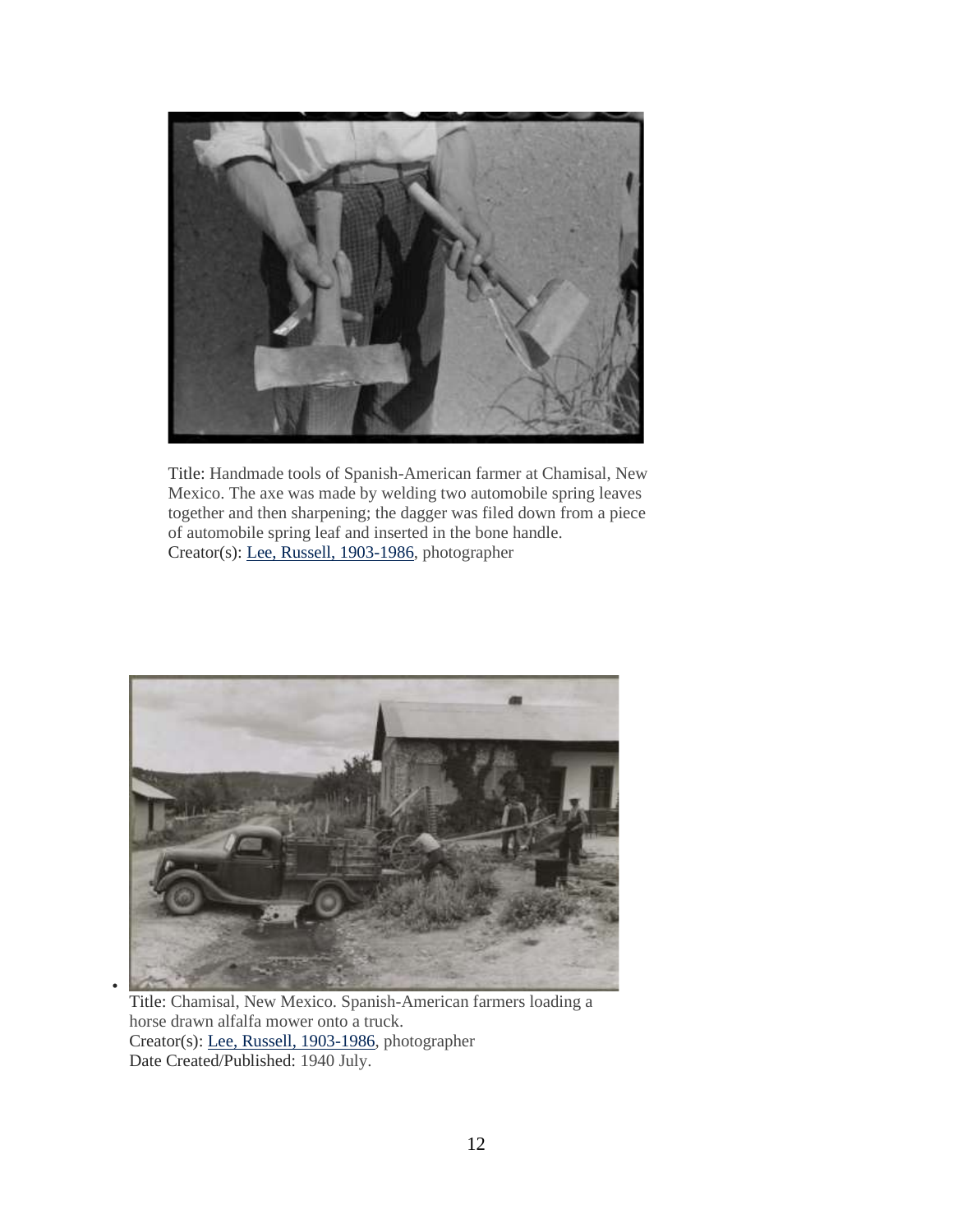

Title: Spanish-American Farm Security Administration client picking chili peppers in her garden, Taos County, New Mexico. Creator(s): [Lee, Russell, 1903-1986,](http://www.loc.gov/pictures/related/?fi=name&q=Lee%2C%20Russell%2C%201903-1986) Photographer. Date Created/Published: 1939 Sept.



Title: Los Cordovas (vicinity), Taos County, New Mexico. Feeding stock on Blas Chavez's ranch. Creator(s): [Collier, John, 1913-1992,](http://www.loc.gov/pictures/related/?fi=name&q=Collier%2C%20John%2C%201913-1992) photographer. Date Created/Published: 1943 Feb.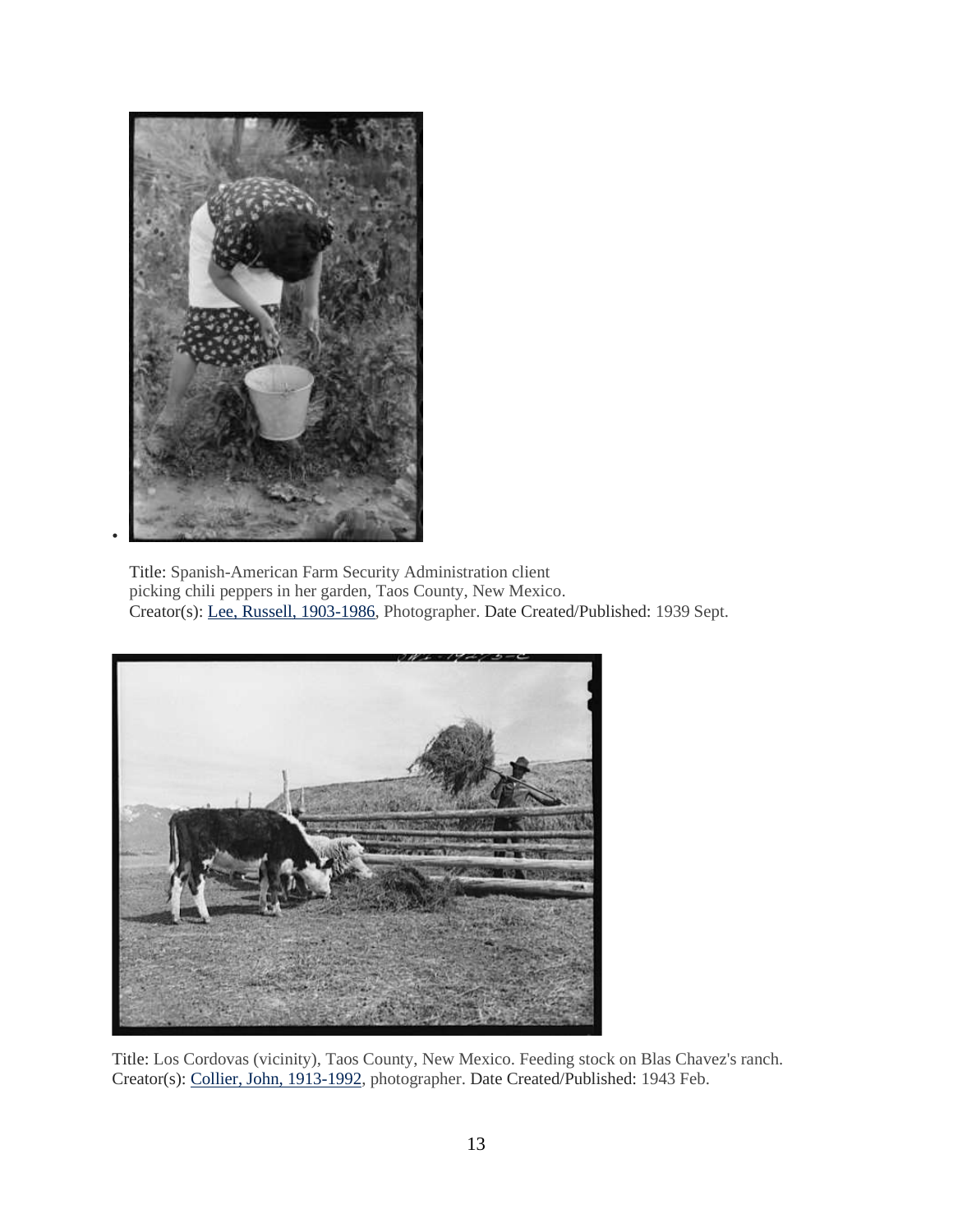

Title: Corn and beans are grown by the Spanish-Americans at Chamisal, New Mexico. Creator(s): [Lee, Russell, 1903-1986,](http://www.loc.gov/pictures/related/?fi=name&q=Lee%2C%20Russell%2C%201903-1986) photographer



Title: Spanish-American woman washing wool in irrigation ditch, Chamisal, New Mexico. Creator(s): [Lee, Russell, 1903-1986,](http://www.loc.gov/pictures/related/?fi=name&q=Lee%2C%20Russell%2C%201903-1986) photographer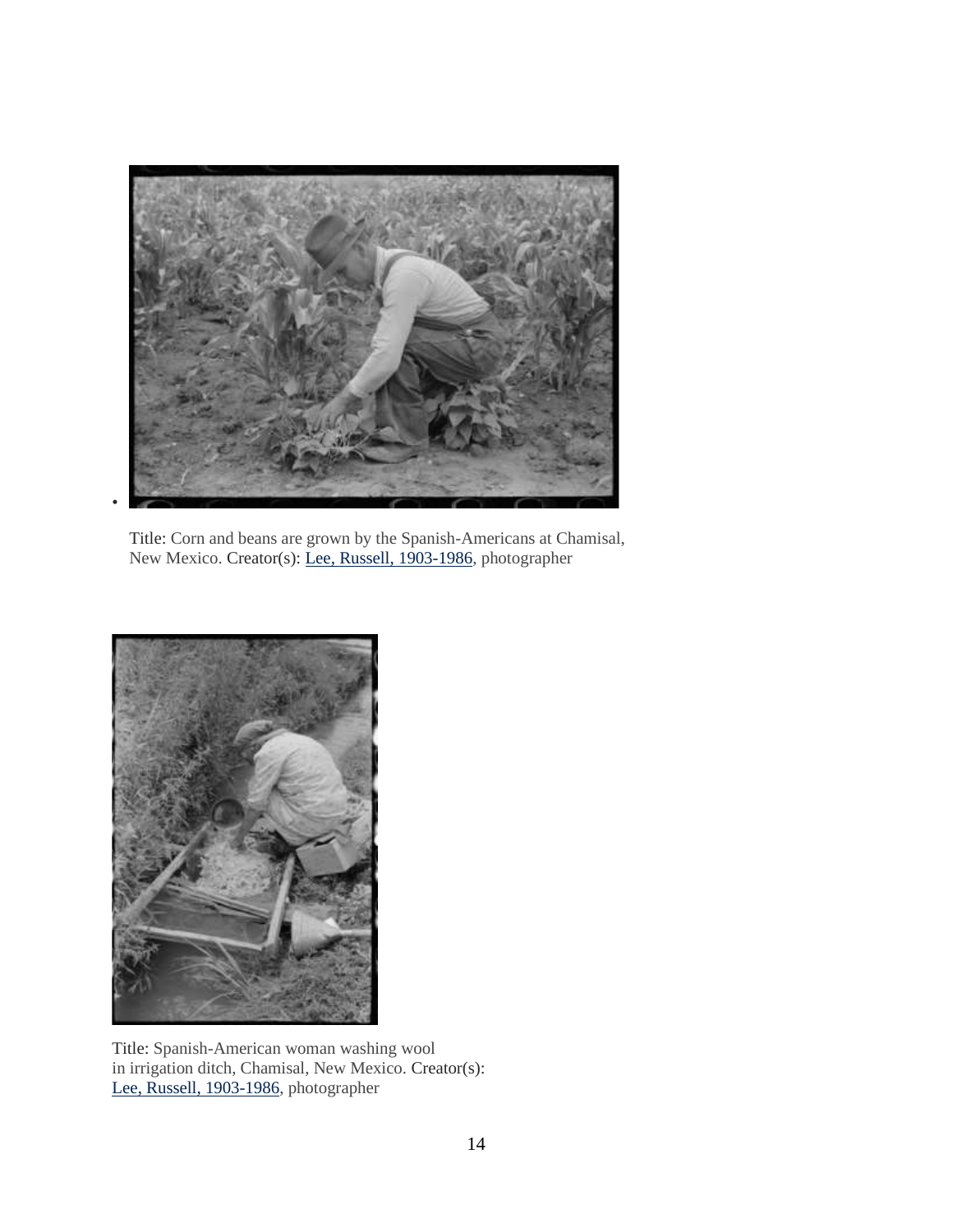

Title: Spanish-American farmer irrigating his wheat field, Rodarte, New Mexico. Creator(s): [Lee, Russell, 1903-1986,](http://www.loc.gov/pictures/related/?fi=name&q=Lee%2C%20Russell%2C%201903-1986) Photographer. Date Created/Published: 1940 July.



Title: Threshing wheat near Questa, New Mexico Creator(s): [Lee, Russell, 1903-1986,](http://www.loc.gov/pictures/related/?fi=name&q=Lee%2C%20Russell%2C%201903-1986) photographer Date Created/Published: 1939 Sept.